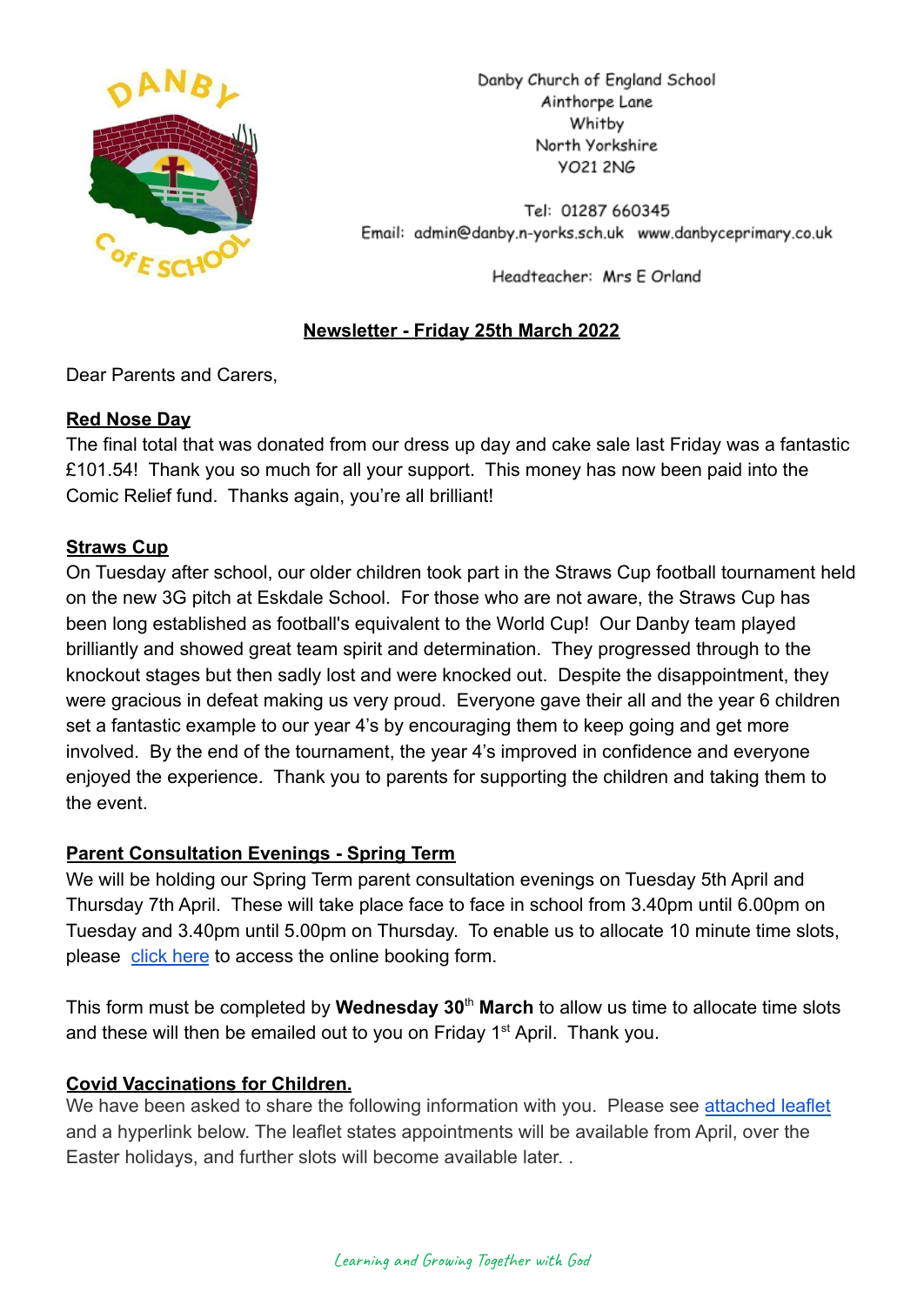● **[Covid-19 Guide for Parents of 5-11 year olds](https://r1.ddlnk.net/4BPJ-1A9F0-34L1BO-149253-1/c.aspx)**

#### **Village Jubilee Party - Update**

Danby village are holding a Queens Jubilee party for anyone to attend on Friday 3<sup>rd</sup> June 2022, starting at 1pm in the village hall, car park and green. Food stalls will be available.

They will be holding a "best Victoria Sponge" cake competition for everyone to enter and a drawing and poetry competition for the children which we will be contributing to as a school.

## **FRIENDS OF DANBY SCHOOL**

#### **Film Night**

Thank you to everyone who supported the film night on yesterday, I hope your children enjoyed the evening. We raised a fabulous £70.05 for The Friends of Danby School. Thank you to everyone who helped.

#### **Easter Bingo**

We are pleased to say that we are busy organising our **Easter Bingo fundraiser at 6pm on Wednesday 6th April** to be held at school. Tickets will be £3 adults/ £2 children and will include a Bingo card, Hot dog supper and a drink. Further Bingo cards will be available on the night.

We will be having an **Easter Themed Tombola** on the night and would like to ask for prize donations. This time we are trying something new to (hopefully) make it easier for you all and save you using precious fuel going to the shops! We have created a 'wish list' for our Easter themed tombola prizes on our Amazon account. Please [click here to access the list.](https://amzn.eu/1G5bIAA) If you would be willing to buy something on the list, please follow these instructions:

- $\ge$  select items from the wish list and add to basket.
- $\triangleright$  proceed to checkout
- $\triangleright$  select the delivery address 'Sarah Buckworth's Gift Registry Address',
- $\triangleright$  check them out and then they will be delivered directly to school.

We are hoping that this is a much more convenient way for you to shop for this event. Any feedback would be greatly appreciated on this way of working.

If you would like to buy tickets for the bingo, please email Sarah at

[admin@danby.n-yorks.sch.uk](mailto:admin@danby.n-yorks.sch.uk) with how many tickets you would like. Any questions, please just ask!

## **Free School Meals**

Following a recent review, NYCC have noticed that a number of eligible children are not taking up the offer of a free school meal. We know there are a variety of reasons for this and we'd like to continue to work in partnership with you to increase the numbers of children benefiting from a hot school meal.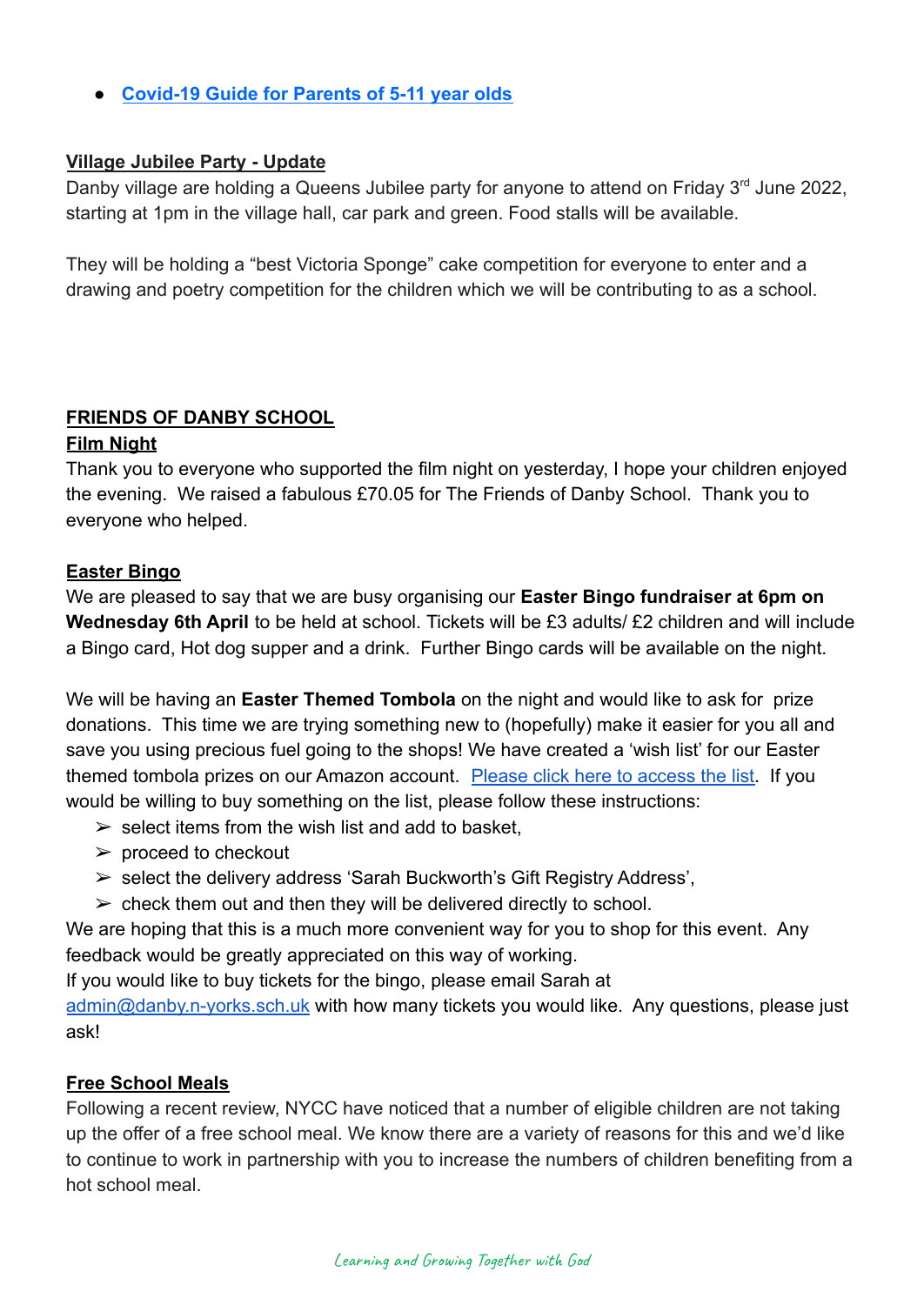Free school meals could save families up to £450 a year per child; a much needed financial boost due to the cost of living increasing.

If anyone is unsure if they are eligible, or if you need any help to apply, please contact Sarah in the school office who would be happy to help.

# **COVID Update**

We have had 0 confirmed cases in school this week which is fantastic news. Please remain vigilant and follow the advice sent to you in previous emails. Thank you.

# **Diary Dates**

| Swimming               | Thursdays 24/3, 28/4, 12/5, 26/5, |
|------------------------|-----------------------------------|
| Forest School          | Thursdays 31/3, 5/5, 19/5,        |
| <b>Easter holidays</b> | 11th April - 22nd April           |

Next week, I will be at Danby on Monday and Wednesday and Egton on Tuesday and Thursday. I am attending a training course on Friday.

Have a lovely weekend.

With best wishes,

Loz Orland

Liz Orland Headteacher

# **The information below has not changed but is still relevant.**

## **Ukraine Resources**

Obviously, the situation in the world has sadly changed over the last week or two. Some resources have been put out to enable school staff and families to support children with questions and discussions which you may find useful [HERE](https://educationhub.blog.gov.uk/2022/02/25/help-for-teachers-and-families-to-talk-to-pupils-about-russias-invasion-of-ukraine-and-how-to-help-them-avoid-misinformation/) and [Speaking with Children about](https://schools.cityofsanctuary.org/2022/02/28/speaking-with-children-about-the-war-in-ukraine) [the War in Ukraine | Schools of Sanctuary,](https://schools.cityofsanctuary.org/2022/02/28/speaking-with-children-about-the-war-in-ukraine) Advice [if you're upset by the news - CBBC](https://www.bbc.co.uk/newsround/13865002) [Newsround](https://www.bbc.co.uk/newsround/13865002), and in the additional resource added to the email.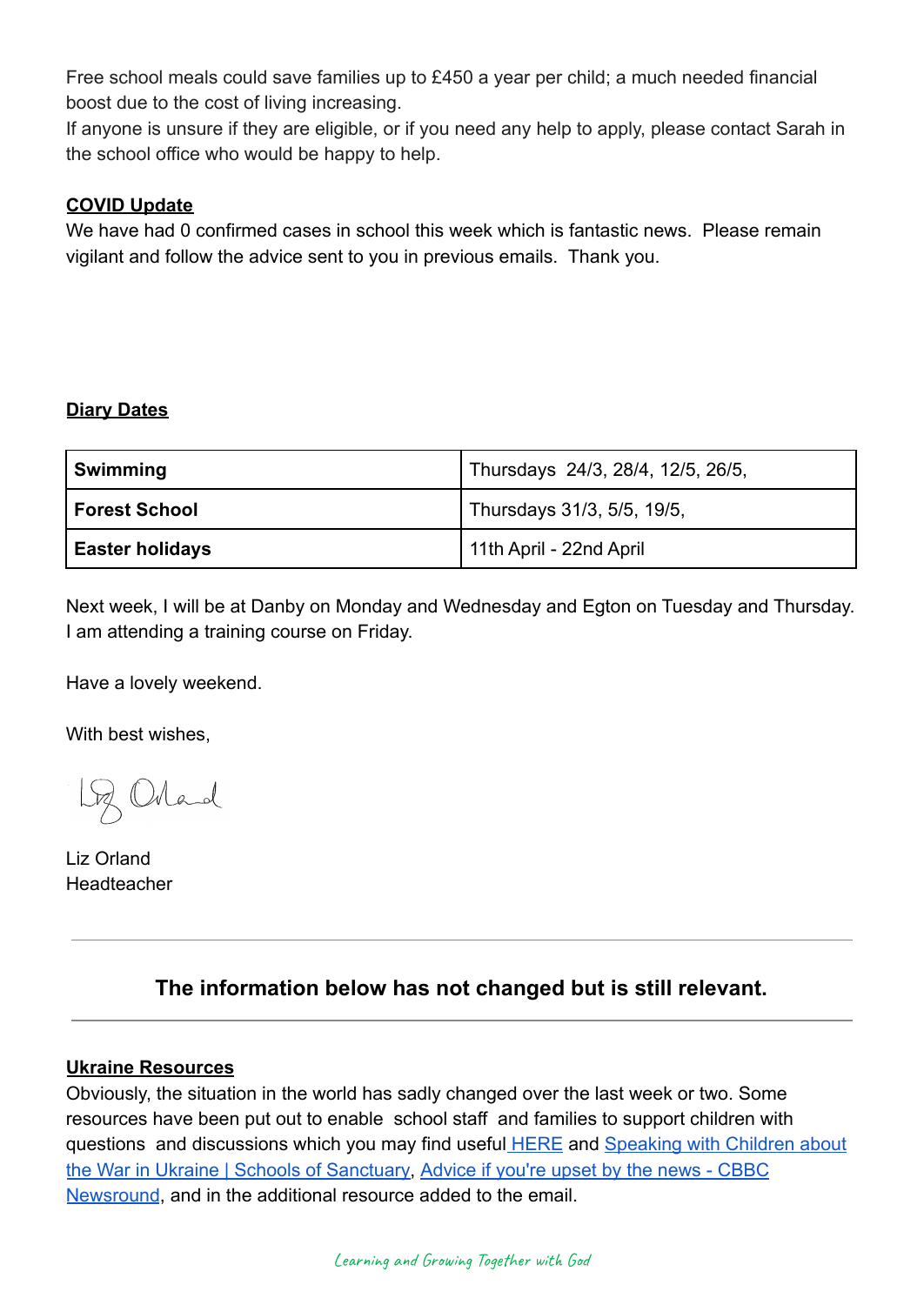# **Federation Jubilee Arrangements**

As the Jubilee celebrations fall during the half term holiday we are making a special plan for our own Jubilee celebration with both schools within our federation. A shared lunch is planned for both schools on Friday 27th May at Danby Village Hall. We very much hope to be in a position to invite parents to join us, so please do save the date and further details will follow in due course!

# **Castleton Cricket Club**

Castleton CC will be running Dynamos and All Stars cricket programmes for primary school children again this year. The programmes are accredited by the English Cricket Board and are delivered by trained coaches. Dynamos is a 7-week programme starting in May and is for children approx aged 8-11 (juniors). All Stars is an 8-week programme for children approx aged 5-7 (infants). Sessions are on Thursdays evenings at Castleton cricket pitch. All abilities welcome. If you would like to find out more or book a place, please visit:

## **Dynamos**:

<https://ecb.clubspark.uk/Dynamos/Course/5bc82e88-03be-487d-a6db-4da62ee15b9c> **All Stars**: <https://ecb.clubspark.uk/AllStars/Course/bdf3b2e8-d953-43e4-aa3c-41560b1a49d0>

If you have any questions, please contact castletoncricketclub@gmail.com

## **Free School Meal Eligibility**

If you think you may be entitled to free school meals for your child, please use the application form which can be found on the NYCC website -Free [school meals | North Yorkshire County](https://www.northyorks.gov.uk/free-school-meals) [Council.](https://www.northyorks.gov.uk/free-school-meals)

Even if your child is in Reception, Year 1 or Year 2 and currently receives universal free school meals, please check your entitlement. Being eligible will mean that the school receives additional funding for your child which will go towards their learning and any additional support they may need.

To qualify for free school meals you must fulfil one of the following criteria:

- Universal Credit, provided you have an annual net earned income of no more than £7,400, as assessed by earnings from up to three of your most recent assessment periods (£616.67 per month);
- Income Support;
- Income-based Jobseeker's Allowance;
- Income-related Employment and Support Allowance;
- Support under part six of the Immigration and Asylum Act 1999;
- The guarantee element of Pension Credit;
- Child Tax Credit, provided you are also not entitled to Working Tax Credit and have an annual household gross income that does not exceed £16,190 (as assessed by HMRC); or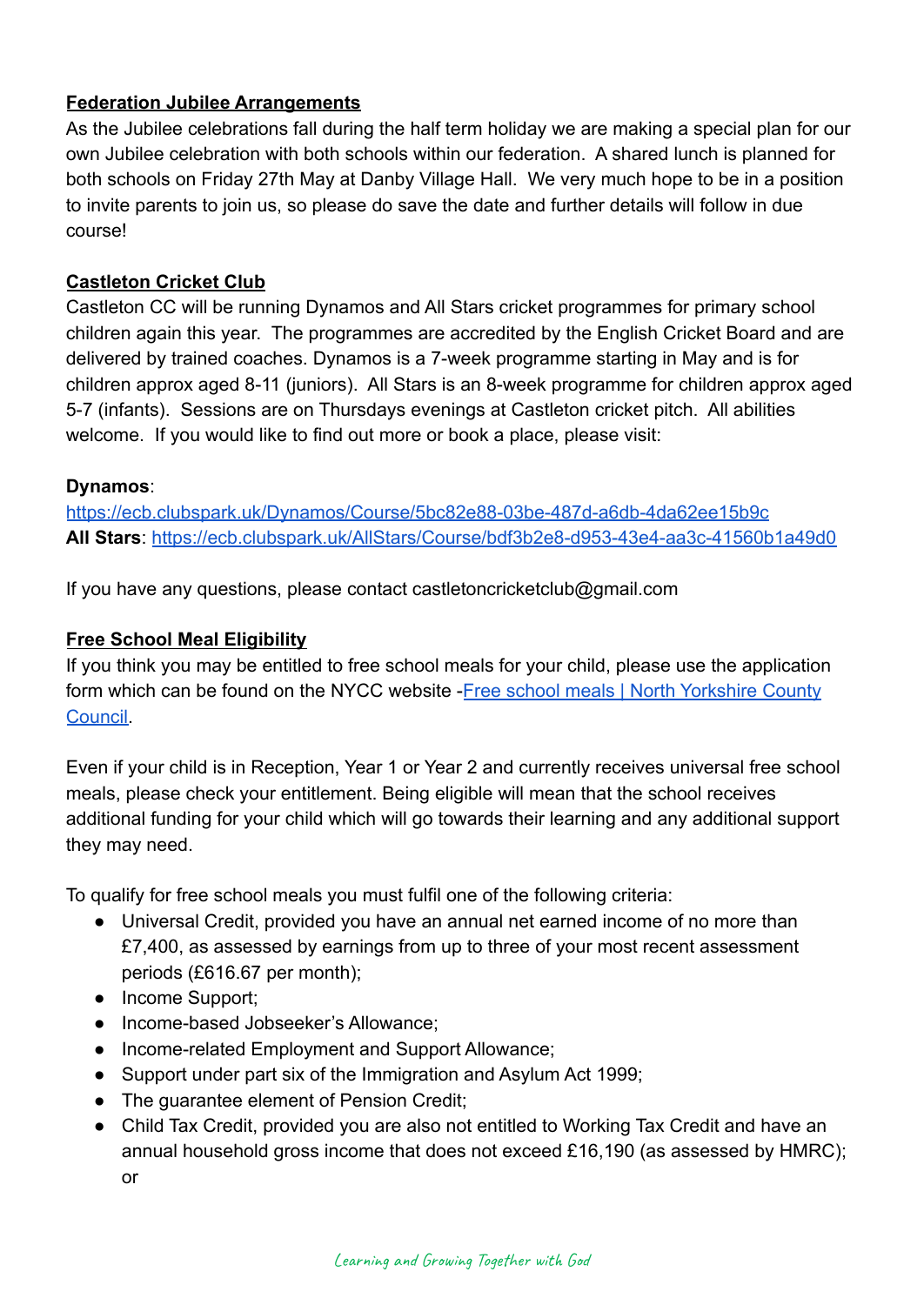● Working Tax Credit run-on, paid for four weeks after you stop qualifying for Working Tax Credit. Please note that contributions-based benefits, including contribution-related Jobseekers' Allowance do not entitle you to claim free school meals.

If you need any help or further clarification, please contact the school office.

# **Jewellery in School**

Please could we remind everyone of the policy regarding jewellery in school.

**'Jewellery is not allowed to be worn for Health and Safety reasons following a directive from North Yorkshire County Council. However a watch and small stud earrings may be worn on a daily basis but must be removed for PE.'**

We have noticed a number of children wearing items such as bracelets and necklaces recently. Not only does this present a health and safety risk but also causes upset if these items get lost. If you wish your child to have their ears pierced, we recommend that you have this done over the Summer holiday period to allow them to heal before a return to school. **All earrings must now be removed for PE and Swimming lessons, we are not allowed to tape over them as in previous times.**

## **Village Jubilee Event**

We have been asked to let you know that there is a Danby village and children's event being planned to celebrate the Platinum Jubilee on Friday 3rd June - Save the date and further details will be shared in due course.

## **Reminder of Snow policy and arrangements**

Please find our current [snow policy.](https://drive.google.com/file/d/1PQF-KS64Fiqqa-jJlT9mfUV8MedCZC4v/view?usp=sharing)

Please watch your emails and school facebook page on icy and snowy mornings for any key messages. Thank you.

## **Covid-19 rules on self isolation**

Individuals are not required to self-isolate if they live in the same household as someone with COVID-19, or are a close contact of someone with COVID-19, and any of the following apply:

- · they are fully vaccinated
- they are below the age of 18 years and 6 months
- · they have taken part in or are currently part of an approved COVID-19 vaccine trial
- they are not able to get vaccinated for medical reasons

Instead NHS Test and Trace will make contact and advise that a PCR test is taken.

Therefore, children are allowed to come to school even if someone in their household has tested positive but only if they have no symptoms themselves.